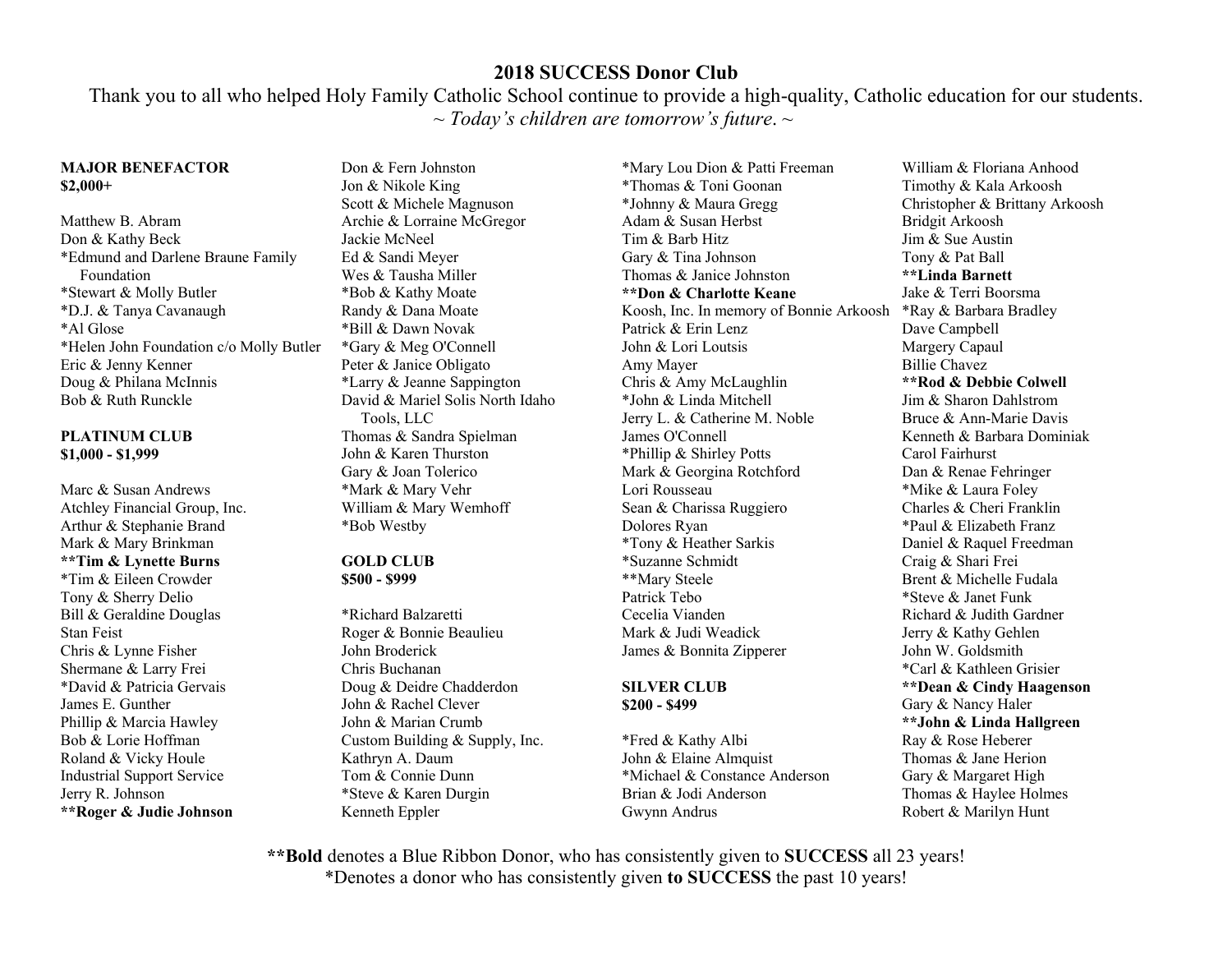Thank you to all who helped Holy Family Catholic School continue to provide a high-quality, Catholic education for our students. ~ *Today's children are tomorrow's future*. ~

Geary Michele Jerde Mervyn Johnson Gregory & Alison Keese Pat & Kathy Kenner James Kerns Patrick & Kittie King Patrick King Mike & Alice Laughlin Timothy & Ariana Lederhos/Martinez Dolores Lewis In Memory of Sean Lewis **\*\*Craig & Sharon Lilyquist**  \*Virginia Loutsis Brigitte Lowe Larry & Gena Major Gary L. Martin \*Arthur & Linda Mayer Josephine McCann Joe & Jean McGinn Rosemary McGrath \*Terence & Laura McHugh Jim & Diane McMahon Judy Meyer \*Wally & Laurie Meyer Chris & Kris Mikkelsen \*Gary & Marjorie Mladjan Monica & Wayne Mohn Joan Neary Charles Nelson Richard & Valerie Ordway \*Joe & Andrea Partington Greg & Roberta Paulitz Don & Karol Pennock Katherine Phillips Joseph & Maighain Proulx Janice Marie Quinlan Gordon & Doris Ramsden \*Gary & Sharon Randall

**\*\*Redline Family**  Bill & Kay Rountree Brian & Rachel Rupiper Robert Sanfilippo John & Shonnie Scarola **\*\*Patricia Schauer**  \*John & Jeff Schmidlkofer Terrill & Ruth Semanko \*Anthony & Lillian Sferra Deacon Eric & Charlotte Shaber Ralph & Trudy Shrigley \*Jamey & Erin Simkins St. Thomas Auxiliary c/o Joey Haines, Treasurer **\*\*Larry & Peg Stein \*\*Deacon Chris & Mary Stewart**  Kathleen G. Taylor James G. & Terri C. Teeter \*\*John Terris Stephen & Barbara Thatcher Patricia Toenjes Nancy Morrison & Richard Trudell Patrick & Gail Tuley Robert & Verna Valencia Kenneth Voss Thomas Wambelt Patrick J. Ward Chris & Amanda Ward David & Rebecca Weeks **\*\*Wes & Theresa Woods**  John & Cynthia Zapotocky

#### **BRONZE CLUB \$1 - \$199**

Akos & Lori Ador James & Leanna Alcaro

Dana Alexander \*Gary & Elizabeth Alkire Joe & Marion Ament Jesse & Rachel Anderson Shane & Terra Anderson Robert & Maureen Aoki Michael Arkoosh Jr. Mike & Heather Armstrong Karen Arnett Auriel Arrotta Christopher & Desiree Asbury Rod & Kristi Asbury Jim & Gaye Atha Avista Foundation Robert Avon Karen Backes Barbara Balbi Jim & Alicia Ballou Gary & Maria G. Barrett Thomas & Megan Barrett **\*\*Doris Bartlett**  Dorothy Bartz Ann Battaglia Ron & Pam Baxter Keith & June Bechard Guy & Angela Beck Jim & Whitney Beck \*Jerald & Barbara Beha Bill & Marie Bell Shasta Bell Blaine & Melissa Bennett Ken & Sherry Beno JB & Dorothy Benoit Richard & Yvonne Benzinger Robert & Louise Bluhm Kenny Bojorquez \*John & Clara Boller

Loreto Bostre Mary Bowd Angela Boyer William & Lorraine Branson Lance & Becky Bridges Charles Briggs Phillip & Jan Broesch Susan Brooks Patrick & Barbara Brown Randy & Candi Brown Gerald & Cornelia Brown Lucas & Emily Brown Sandra Brown Steve & Pat Brulotte John & Valerie Bukowski Chris Burnett \*Mrs. John E. Bustamante Julia Byrd Francesca Caffarena \*Terry & Barbara Campbell Kathy Capaul \*Brandon & Cami Carlson Ted Carneiro Constance J. Carns Mike Carraher Albert Castillo Joe & Christie Ceballos Sara Chiappe Estes Phil Mary Colozzi Robert & Vivian Conrad Mary Conrath Carlos & Luz Evelia Contreras-Guzman Archie & Evelyn Cooper \*William & Jean A. Corbit Rita Costello Michael & Ellicia Coyne John & Lynn Cromrich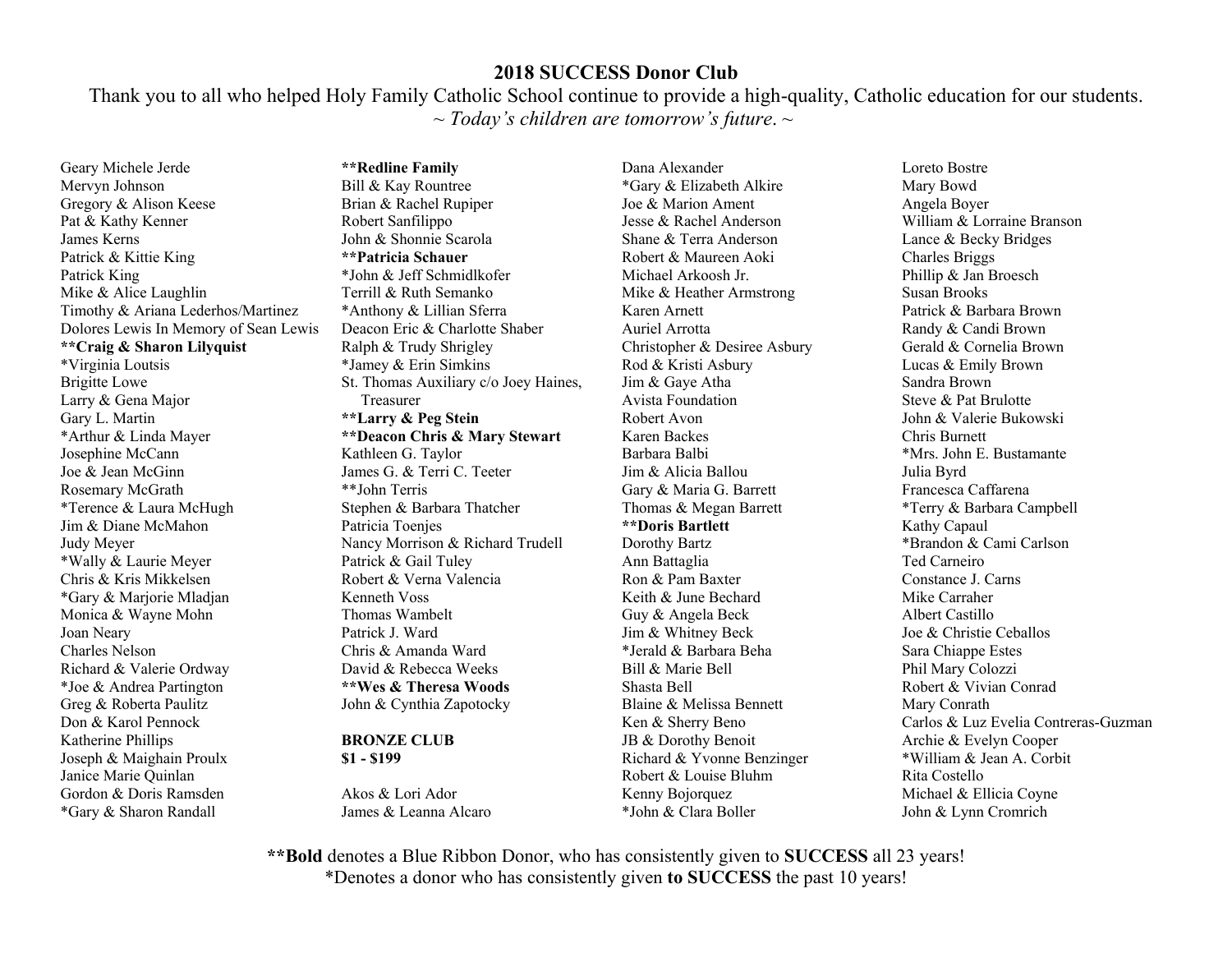Thank you to all who helped Holy Family Catholic School continue to provide a high-quality, Catholic education for our students. ~ *Today's children are tomorrow's future*. ~

Graham & Betsy Crutchfield Kevin & Carly Curtis Travis & Tiffany Curtis \*Anna Curtis Robert & Marilyn Cushman Darryl & Ann Cutler Bill & Dabney Jill Damschen Mike & Adriene Daus Chris & Lorena De La Rosa Jason & Diana Deegan Jeni Jae DeGregorio Bill & Carol Delyea Angelina Deniz Aggie & Joseph Denke Doug & Linda DesChamps Nick & Teresa Deuling Dolores Kelly Dietrich Jim & Nancy DiGiammarco Eunice Dinning Theresa McMullin & George W. Dollman Joel & Cathy Donofrio Frank & Joan Dory \*Mitch & Beth Dremann Roberta Dube Richmond & Whitney Dudley **\*\*Mary Duff**  Thomas Dunnigan Irene Durnin Joel & Mary Eatherton Linda Eaton Nick & Katie Ebner Terry & Sharon Edelblute Storma & Dennis Edelbrock Carl & Janet Edmundson Caitlin Eggleston Louise Ekstrand

Jeanne Elenin Michael & Suzanna Elfsten \*Wayne & Cindy Ellenbecker Mark & Ayrha Ellis Brian & Carla Endres Rodrigo Espinoza Connie Farley James S. Ferrie Britt & Margorie Fields \*Chuck & Laura Finan Brian & Mary Fischer Judy Fisette Mike & Helen Fitzsimmons Charlie & Katie Flood Fr. Francisco Flores Johanne Flugel Tom, Kim & Jenna Fordham David & JoAnne Fortier Christopher & Jessica Fox-Lopp \*Ellen Franz Ronald & Christine Fritz Carl Fry Ben & Georgina Fuller Barbara Furcron Patricia Garcia Edward & Susan Garred James Garron Nate & Kate Gattey Don & Jane Gauthier Joseph & Catherine George Robert & Janet Gibbens Dr. John Giesen Edward & Michelle Gill Rick & Anne Glass Dan Smith & Shawn Glen Juan & Stephanie Godinez Stephen & Sherry Gonella

\*Connie Gonyou Stan & Michele Goode Mark Goodwin Tim & Jacqueline Gray Patricia M. Greig Griffinspect Home Inspections, LLC Christopher Guggemos Joseph & Diana Guild Jo Gussenhoven Olegario & Maria Guzman Robert & Charlotte Hagen Arnold Hagenhout Roger & Joey Haines Ann Halbert Kevin & Jacque Haler \*Kay Hall Helo & Katy Hancock Paul & Mary Hander Dorine Hanenburg \*Charlet Hannon Kayle J. Hardman Sarah Harris \*William & Gretchen Harrison Christopher & Patricia Harrison Randi & Erin Hart Ryan & Joy Hawkins Dolores Hawkins Jim Hayden Shon & Ashley Helbling Betty Henderson Fran Hendren John M. & Vickie L. Henggeler William Maksen & Maria Hernandez Rick & Lisa Hersh Timothy & Judy Herzog Eric & Charleen Hess Helen Hilby

John & Carolyn Hilgers Geri Hill John & Barb Hoffman John & Mary Hoffman Douglas & Jeanay Holcomb John & Cindy Hollister Blake & Kelsey Holloway \*Steve & Linda Holloway Hoskins Family Joshua & Sarah Hoston Jerry & Paula Howell Rolland Wood Hurst Thomas & Janice Inman Mike & Rachel Irish Julie Jackson \*Catherine Jacobson Bruce & Sharon Jameson Greg & Jan Jesberger Insurance, LLC Jesberger W.K. & Bette A. Jibby Bernida Johnson Blake Johnson \*Jeri Johnson \*Maria Joos Sarah Kalomiros \*Curtis & Valerie Kastens Kelly Kaufman Kaye Kearns Aesthetics Bob & Helen Keese Rick & Shirley Keith \*Mike & Tara Keith Christopher & Cheryl Kelley John & Dolores Kelley Sean & Cara Kendrick Tim & Dacia Kerns Craig & April Kerwin Chris Kieres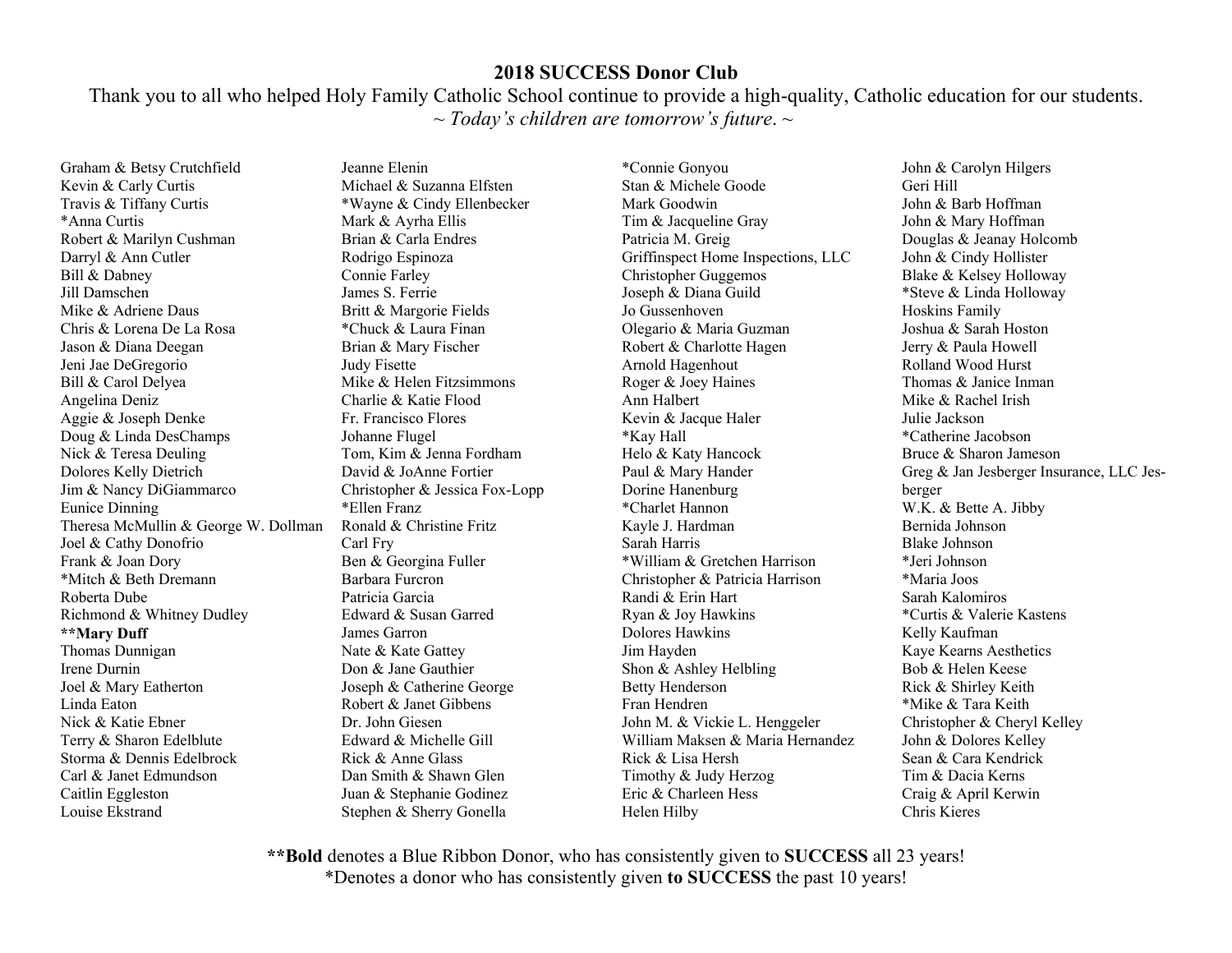Thank you to all who helped Holy Family Catholic School continue to provide a high-quality, Catholic education for our students. ~ *Today's children are tomorrow's future*. ~

Scott & Susan Kindler **\*\*Dorothy King**  Donna Knudson Robert & Linda Kocis Ken & Dee Dee Koep Glenda Kohoutek Kurt & Heather Krajic Kathleen Krapfl Tom & Valerie Kuntz Jose & Maria Laguna Jason & Ashlea Lake Lee, Josh & Ciara Lamb In Loving Memory of Jerry Lamb Betty Landry Brad & Emily Lang Kevin & Miranda Latscha Joe & Jody Laufenberg Wade & Nicole Laufenberg Jan & Stella Lazarewicz Ms. Diane Legarski Diane L. Legerski Jud & Stacy Leifheit Charles & Sally Leis David & Lori Lemm Mary Lenhart Scott & Jane Lenz Barbara Leonard Diana Letus Jesse Lorhan & Kerri Lewis Brian & Lacey Lewis Burton & Dolly Lillis Jean Linja S. Lopez Maria S. Lopez Garcia Donna Loudin Shane & Yvonne Luby Pat & Stella Lydon

\*Dan & Chris Lyon David & Lori Malin \*James & Julia Mangan Frank & Julie Manning Gene & Paula Marano Fred & Karen Markarian Robert Martino Gloria Matye Emily Mauro \*Reinold May \*John & Rita McBride Rusty McBride Jesse & Landon McCown Robert & Rosemary McDougall Patrick & Gail McGaughey \*John & Susan McGinnis Susan McKee-Nugent Tom & Cathy McLaughlin Bruce & Connie McLeod Lisa McLeod Jim & Jodi McMahon \*Cal & Corrine Meierbachtol Micah & Laura Memmott Robert & Marian Mertens Joe Meshishnek Charlotte Miller \*Kenneth & Theresa Miller Shawn & Jo Lynne Mimnaugh Lance & Anne Mitchell Leonora Mobbs Mark & Claudette Moeller Brian & Diane Moen **\*\*Evelyn Monie**  Roy & Diana Moore Richard & Marilyn Moore \*Eddie & Coco Moreno Christian & Heather Morgan

Stephen & Karen Morris George & Patricia Moss Paul & Ashley Muehlhausen Jonathan Muffet Advanced Forest **Equipment** The Best Western Plus Coeur d'Alene Inn Mulligans Bar & Grill William Mundy Ralph & Debbie Munoz Rob & Donna Murphy John & Gretchen Naccarato Cliff Naylor \*John & Kathleen Neirinckx Randy & Sabrina Nelson Jean Nelson Ja-Nee' K. Newby Terry & Tana Nichols \*Bob & Pam Nilges Seth & Katie Norman Ryan & Linda Northington Voltaire & Teresa Nunez Shannon O'Brien Michael & Victoria O'Sullivan John & Bernie Oaks Audrey Oates Brian & Cari Oberholzer Mary Oberholzer Tim & Amber Ochoa \*Rick & Carlene Ochoa \*Sadami Ogden \*Robert & Irene Ohmstede \*Linda Olney Leonard & Janet Olson Frank Orzell Keith & Anna Maria Osborne Alexandra Oseguera John & Ann Palmer

Steven & Robyn Palmer Judy Pangaro **\*\*Polly Parisot**  Amy Parker David & Lindsay Patterson Keith & Valerie Peila Earl & Darlene Pelton Michael & Betty Ann Pentony James & Jackie Peters Clark Peterson Lee & Federica Pierantoni **\*\*Gene Pierson**  Ron Pirello Kelly Pistone Teresa Poole Kevin & Jennie Potts James & Susan Price \*Janice Purdy Sr. Mary Rassley \*Colleen Reese Joyce Richards \*Allen Richardson Norm & Carol Ridge **\*\*Dave & Susan Rinaldi**  Philip & Kimberli Robbins Kathleen Roberts Dennis & Helen Robinson \*James & Hilda Rocca Chris & Tabitha Rocha William & Nancy Rodgers Rita Romano Miguel & Elena Romero \*Frank & Kathleen Ross Kathyrn Routson Paul & Jan Rubero Jason & Cassandra Rzepa James & Staci Sanborn